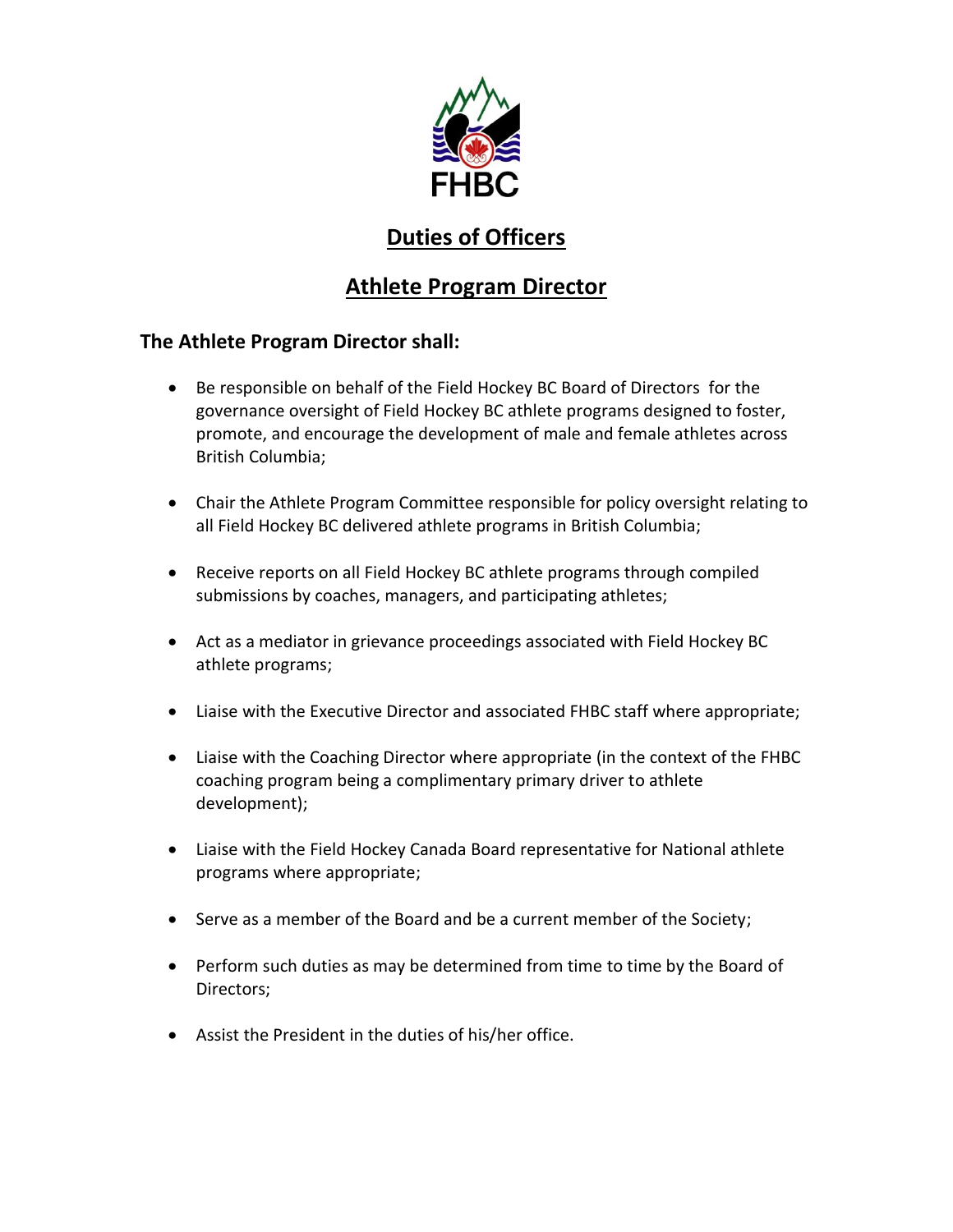

## **FHBC Standing Committee**

## **Athlete Program Committee**

## **Terms of Reference**

### **Role**

The Athlete Program Committee provides policy recommendation to the Field Hockey BC Board of Directors and policy support and decision making to the Field Hockey BC Athlete Program staff, for all Field Hockey BC Athlete Programs. The purpose of the Committee is to provide policy oversight for all Field Hockey BC Athlete Programs, both male and female.

### **Responsibilities**

With the assistance of Field Hockey BC Athlete program staff;

- Have a clear understanding of the seasonal athlete program plan;
- Consider the policy requirement for each seasonal athlete program and review associated policies as deemed appropriate;
- From time to time and as required, convene and consider concerns relating to policy implementation and adherence and provide decisions as to policy interpretation for all Field Hockey BC athlete programs.

#### **Scope**

The Athlete Program Committee focuses on:

- Reviewing Field Hockey BC Athlete Program Policies for both male and female programming;
- Making recommendations for Field Hockey BC athlete policy adoption by the Field Hockey BC Board of Directors;
- Supports the Field Hockey BC Athlete Program Staff in the implementation and adherence to Field Hockey BC Athlete Program Policies throughout the seasonal year.

The Athlete Program Committee does not:

- Make administrative, logistical, or program management decisions; or
- Advocate for the needs/interests of individuals or specific population groups.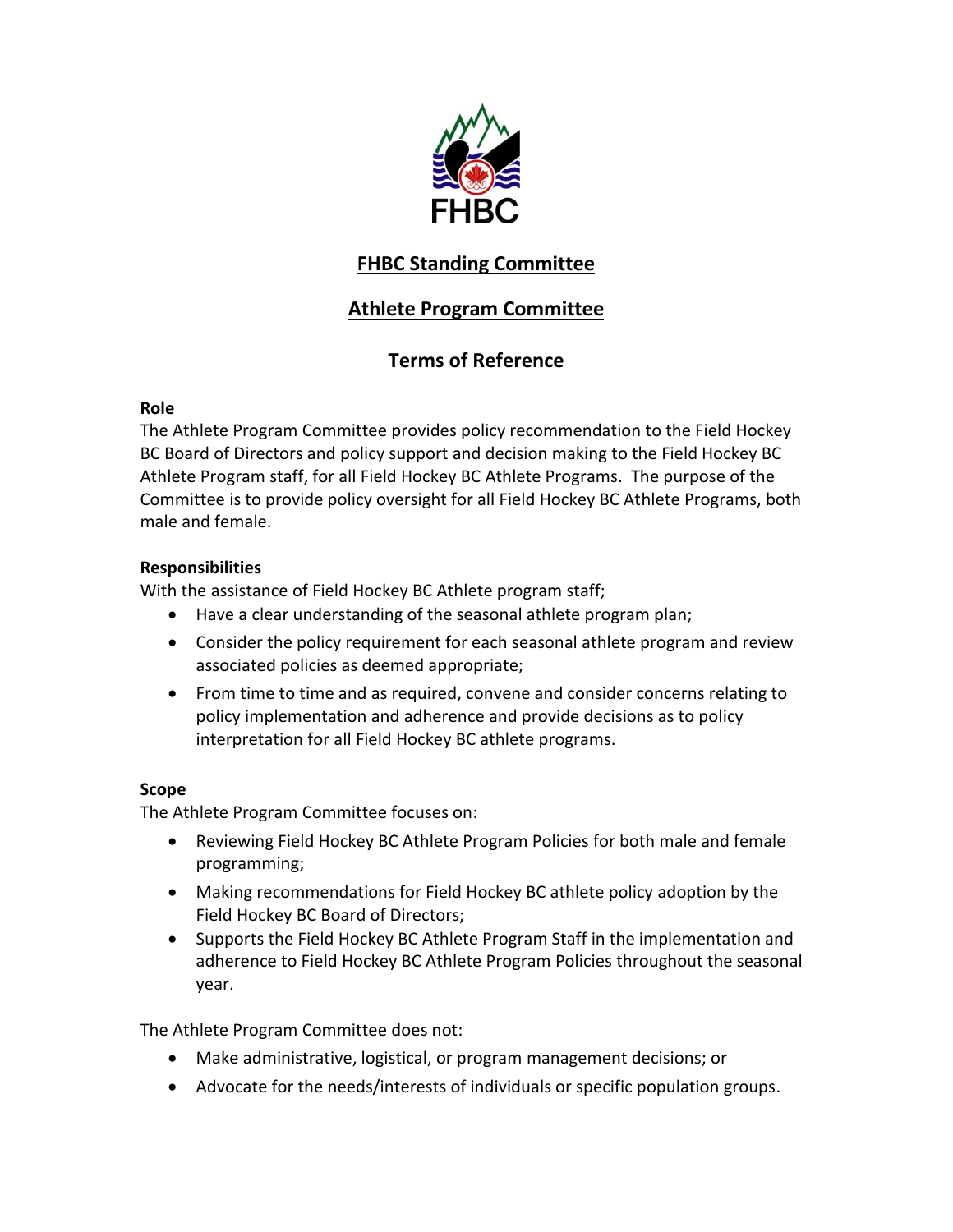#### **Accountability and Decision-making**

In carrying out its work, the Athlete Program Committee is accountable to the Field Hockey BC Board of Directors and operates within the boundaries of the Terms of Reference specified. The Terms of Reference will be reviewed according to the governance term of the Field Hockey BC Athlete Program Director (2-year term), and any changes must be approved by the Field Hockey BC Board of Directors.

Decisions made by the Athlete Program Committee will be made by voting on specific motions that may be put forward by the Committee membership, the Field Hockey BC Board of Directors, or by the Field Hockey BC staff. A Vote may be cast in person, over the phone, or via other electronic means as required. A motion must receive a simple majority vote (50% plus 1) in order to pass. A minimum of 50% per cent of voting members must be present in order to establish quorum.

Athlete Program Committee Members must be aware of and adhere to the Field Hockey BC's Conflict of Interest policy. A copy of Field Hockey BC's Conflict of Interest Policy is included in Appendix A.

#### **Role of Chair**

The role of the Chair will be to:

- convene and chair meetings
- act as spokesperson for the Committee
- set meeting agendas
- build consensus at Committee meetings

#### **Membership**

The Athlete program Committee is to be comprised of up to a maximum of eight members who are to be appointed by the Field Hockey BC Athlete Program Director and are subject to approval by the Field Hockey BC Board of Directors. Committee membership will be reviewed on an annual basis or more frequently if required.

#### **Term of Appointment**

Athlete Program Committee members are appointed for a one-year term aligned to the Seasonal athlete program year (September 1-August 31). Committee Members may be considered for reappointment if the member's performance has been satisfactory and there are no other considerations that would mitigate against the reappointment.

#### **Meetings**

Athlete Program Committee members will attend a minimum of two meetings per year (Policy planning in the Fall for Regional athlete programming and policy planning in the Spring for Provincial athlete programming). Additional meetings may be called at the discretion of the Chair.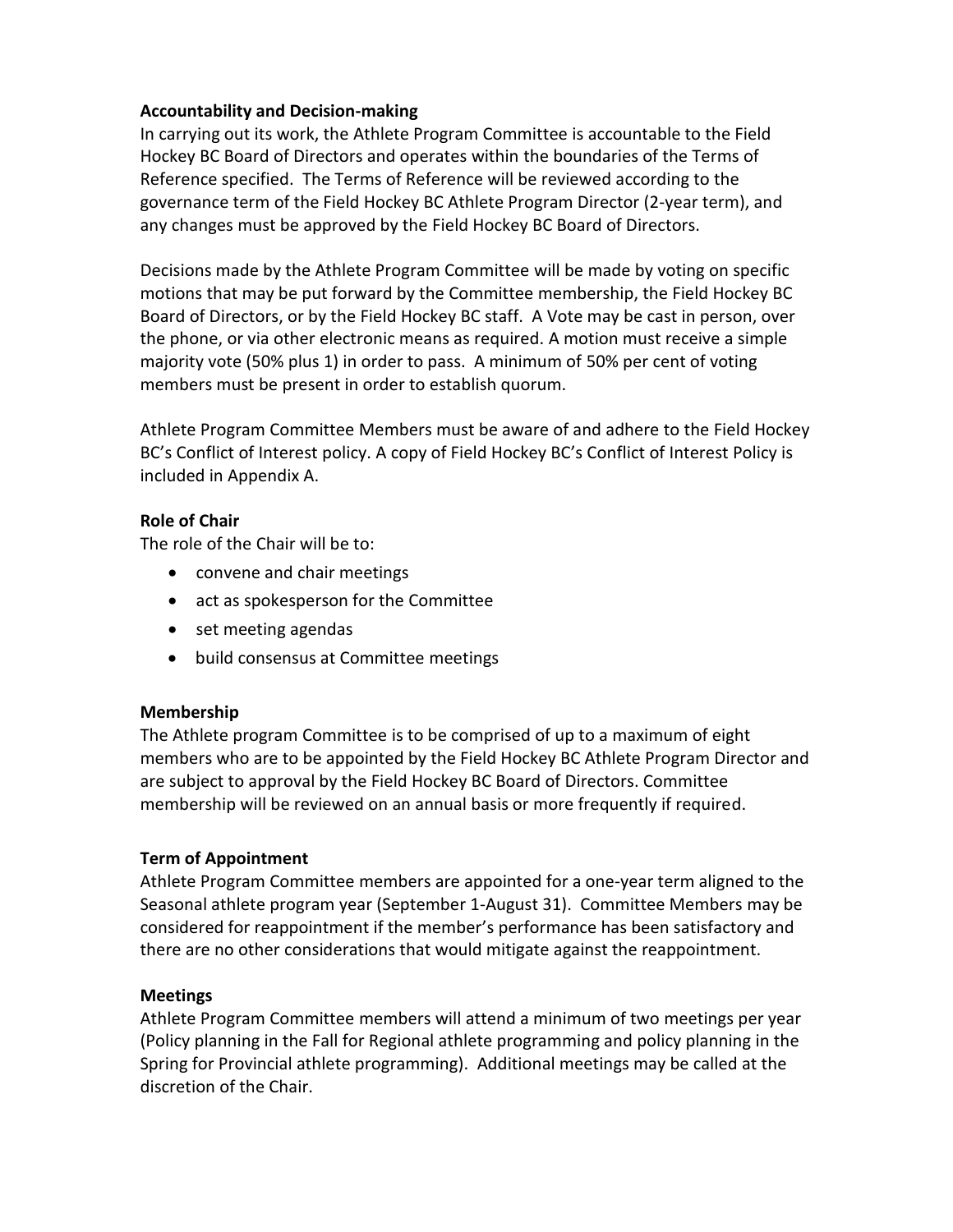#### **Expenses associated with Committee Business**

Committee Members will be compensated for any costs incurred while traveling on Committee business in accordance with the Field Hockey BC's applicable travel and expense policies. Mileage will be reimbursed at 40 cents per kilometer. A per diem for meals will be reimbursed at \$25 per day, if away from home for more than 24 hours. All associated telephone costs for attendance at Committee meetings will be covered in full (as applicable).

#### **Meeting Protocols**

- Agendas will be circulated together with any other meeting materials at least 5 business days prior to the meeting
- All decisions will be made in accordance with the above section on 'Accountability and Decision-Making'
- Minutes will be prepared by the Field Hockey BC Athlete Program Manager (or Assistant) and provided to members within 5 business days of the meeting
- Meeting attendance is expected for all Committee members

| <b>Contact Information</b> |
|----------------------------|
|                            |
|                            |
|                            |
|                            |
|                            |
|                            |
|                            |
|                            |

Field Hockey BC Athlete Program Committee Membership

Adopted: June 2, 2014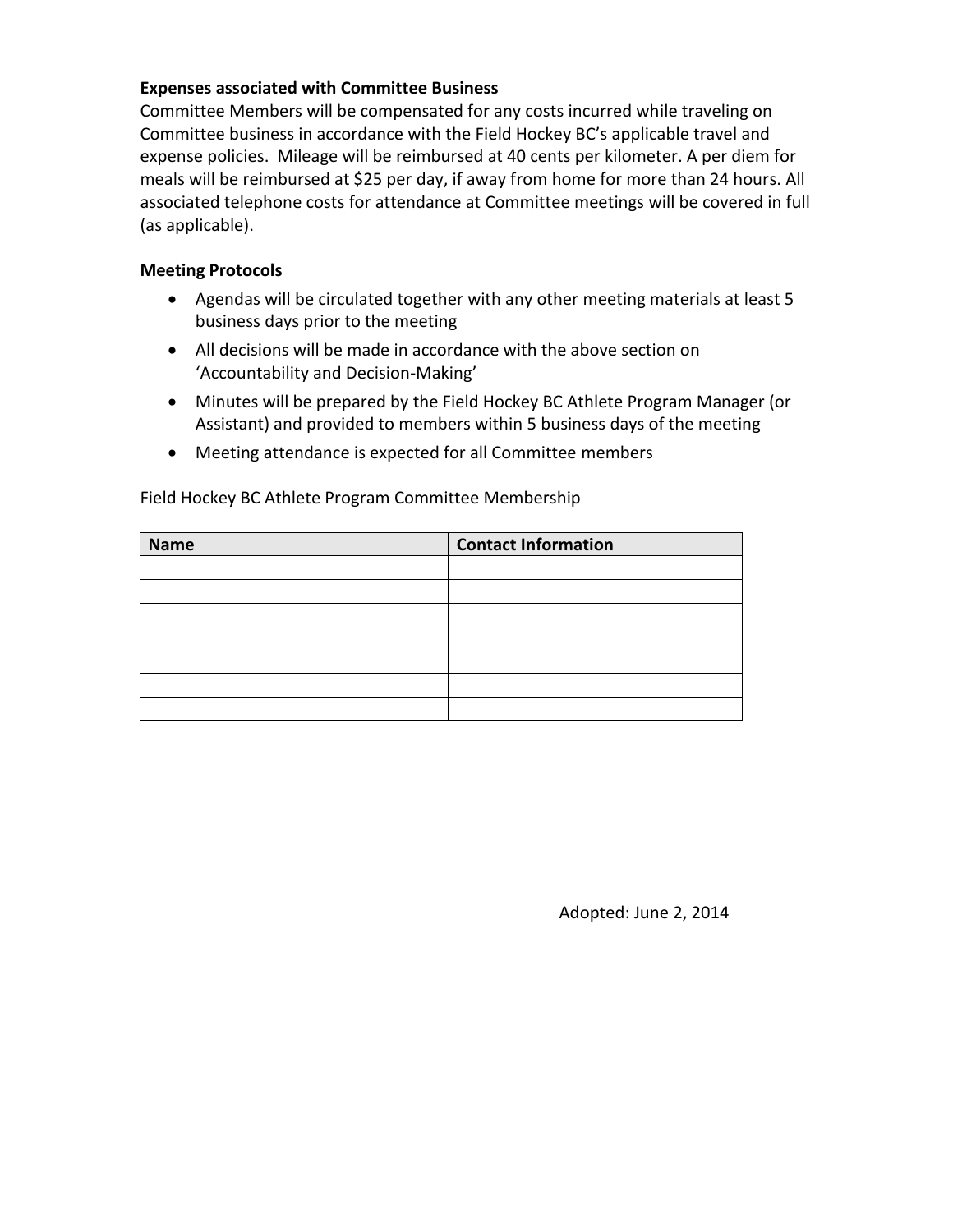## **Appendix A**

### **Field Hockey BC Conflict of Interest Policy**

#### **Purpose**

The purpose of this policy is to outline the general policy of Field Hockey BC ("FHBC") related to Conflict of Interest.

#### **Scope**

This policy applies to members, where the term "Member" refers to all categories of members within FHBC, as well as to all individuals engaged in activities with or employed by FHBC, including but not limited to: athletes, coaches, officials, volunteers, directors, officers, team managers, team captains, medical and paramedical personnel, administrators and employees (including contract personnel).

#### **Policy**

A conflict of interest will be deemed to exist:

When designated representatives place themselves or can be perceived to have placed themselves in a position where they are under any obligation to any person or organization, which might benefit from improper consideration or favour.

When designated representatives seek or are perceived to seek, gain, receive, or benefit financially from preferential treatment in the discharge of their duties and responsibilities to FHBC. Such situations include, but are not limited to, the following:

(i) participating as a director or officer of a firm which is a supplier of materials or services to FHBC;

(ii) entering into an agreement or contract for the sale or manufacturing of hockey supplies and/or services with any agency which could be construed as an endorsement of or promotion by FHBC;

(iii) having personal financial dealings with an individual or corporation whose business with FHBC involves the designated representative's sphere of responsibilities;

(iv) making an investment in any situation in anticipation of FHBC taking a material interest therein or which results from knowledge of facts not generally available to the public or in anticipation of actions which may be taken by FHBC in such a situation;

(v) participating as a head of delegation, team support personnel, i.e., manager, medical, etc., if a member of the individual's family is selected for the team, camp, etc.; (vi) participating in the selection process of any FHBC team if a member of the individual's family is a potential candidate for selection;

(vii) advocating or expressing an opinion, either verbally or in writing, which is contrary to the stated policies, decisions or positions of FHBC;

(viii) behaving in such a manner as to embarrass FHBC or bring the name of FHBC into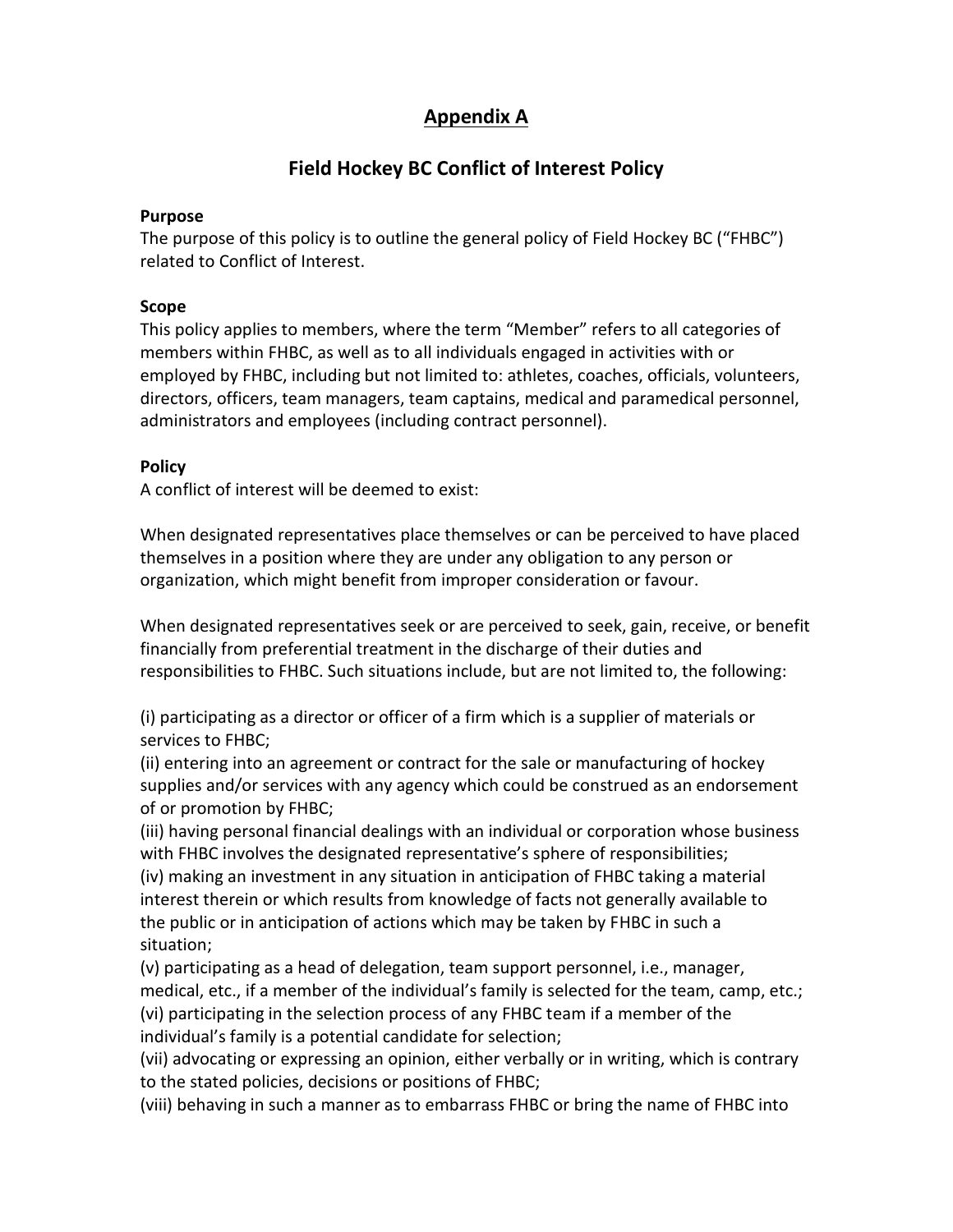disrepute. If gifts or favours of any kind are exchanged between a designated representative and any individual or corporation whose relationship with FHBC involves the designated representative's sphere of responsibilities. If designated representatives find themselves in a position of having to determine the allocation of funds to specific projects with which they or a family member could be perceived to be deriving benefit. If a designated representative finds himself/herself in a position of evaluating and subsequently, voting upon, a sponsorship proposal from a company or corporation for whom the designated representative works or from whom that designated representative receives benefits (e.g.,sponsorship).

#### NOTE:

This policy is not intended to prohibit the acceptance or giving of common courtesies associated with accepted business practices, including accepting or giving gifts of nominal value which could not be construed as a bribe or other improper payment. Cash payments in any amount must not be accepted or given as a gift or favour under any circumstances. This policy is not intended to prohibit the payment of fee for service by FHBC to individuals who are entitled, by virtue of services performed or rendered, to receive such fees.

#### **Disclosure**

Prior to the appointment, election, recognition or employment of any individual or association as defined under "Application", said individual or association shall be provided with the Conflict of Interest Policy and will be expected to declare that he/she or it have no business, commercial, financial, professional, property or similar interest(s) which in his/her or its opinion might be construed as being in actual or potential conflict with the duties and responsibilities or the position offered. If, prior to appointment, election, recognition or employment, any individual or association discloses interest(s) which may be or may be perceived to be in conflict with the interests of FHBC, the individual or association agrees that an understanding on his/her or its part will be required to correct if found in actual or potential conflict with the duties and responsibilities of the position offered.

#### **Administrative Procedures**

It is the personal responsibility of each person to avoid any case of conflict of interest. Faced with a situation of an actual or potential conflict of interest, the person concerned must disclose the actual or potential conflict of interest to the Board, the working group concerned or, if a staff member, to the Board Director. Pending determination of the question, the person concerned must refrain from expressing any opinion, participating in any discussion or from voting on any subject until the question is finally determined as provided in the following sub-paragraphs. If designated representatives are faced with a situation involving an existing or potential conflict of interest, or are in any doubt about the application of these policies, the circumstances must be reported immediately as follows:

- Athletes Athletes' Rep/Board Director
- Working Group Members Board Director
- Staff (full & part-time) Executive Director/President